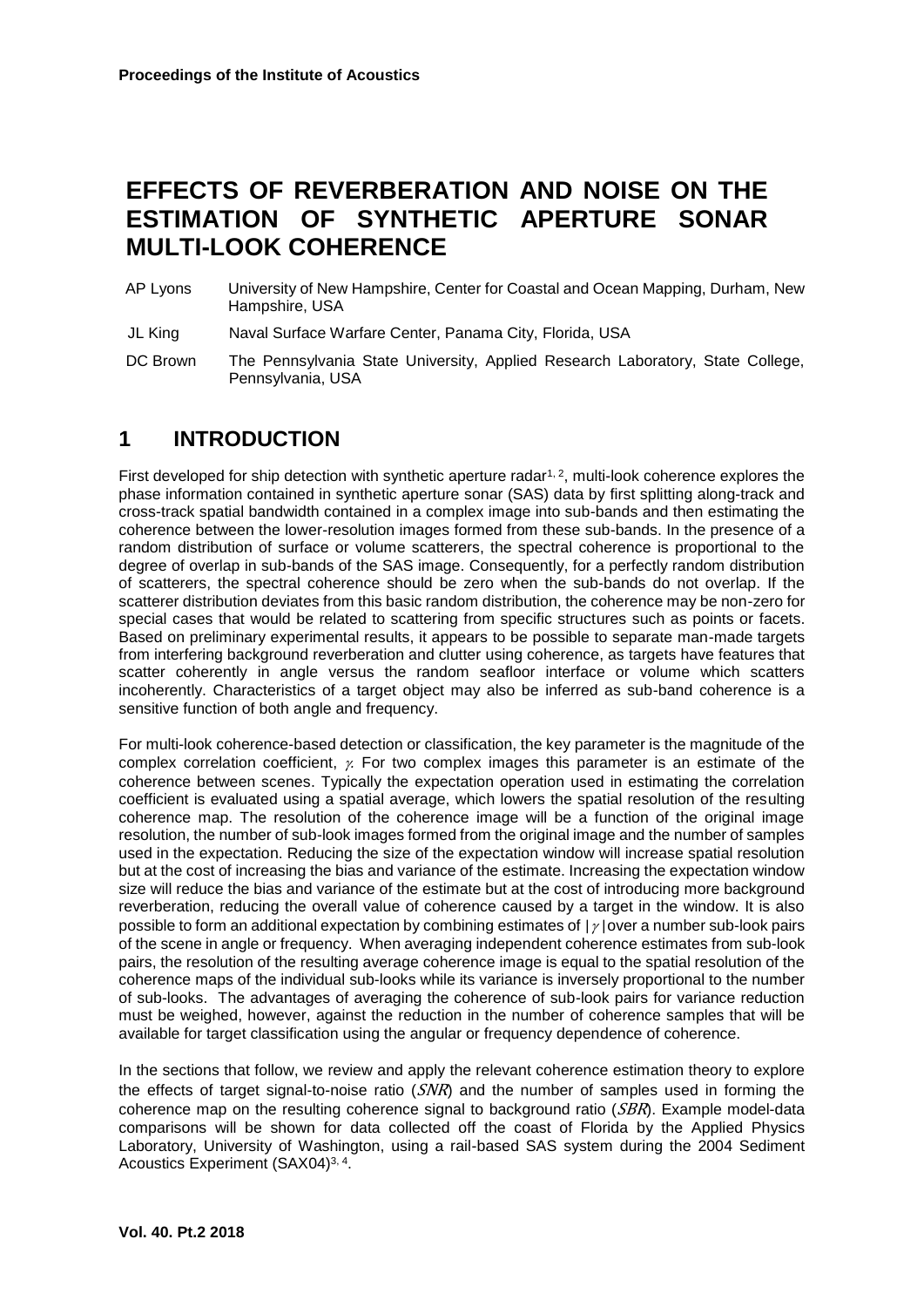### **2 ESTIMATION OF THE SIGNAL TO BACKGROUND RATIO IN THE COHERENCE IMAGE**

The complex coherence for a pair of zero-mean complex signals  $x_1$  and  $x_2$  is defined by Born and Wolf<sup>3</sup> for stationary processes as the zero-lag correlation coefficient:

$$
\gamma = \langle x_1 x_2^* \rangle / \sqrt{\langle |x_1|^2 \rangle \langle |x_2|^2 \rangle} \tag{1}
$$

where  $\langle \cdots \rangle$  represents the expectation operator. The coherence magnitude  $|\gamma|$  is sometimes referred to as the "degree of coherence," or more often, simply "coherence". In practice, the sample coherence,  $\hat{\gamma}$ , is used as the coherence estimate, which implies ergodicity in  $x_1$  and  $x_2$ . Given n measurements, the sample coherence is given by:

$$
\hat{\gamma} = \sum_{i=1}^{n} x_1 x_2^* / \sqrt{\sum_{i=1}^{n} |x_{1i}|^2 \sum_{i=1}^{n} |x_{2i}|^2}
$$
(2)

where  $i$  is the sample number. The sample coherence given by Equation (2) yields a coherence estimate which should be asymptotically unbiased as  $n$  increases<sup>4</sup>. In our application,  $n$  represents the values in a window centered on given complex image pixel for a pair of images. It is expected that the multilook coherence for targets will differ from that of natural background. To quantify this difference the signal-to-background ratio of coherence, SBR, is defined as

$$
SBR = \frac{\langle |Y| \rangle'}{\langle |Y| \rangle} \tag{3}
$$

where  $\langle |\hat{y}| \rangle'$  the multilook coherence estimated from a target region and  $\langle |\hat{y}| \rangle$  is the multilook coherence estimated from a non-target region.

Our interest is in the magnitude of the sample coherence,  $|\hat{\gamma}|$ , which is the maximum likelihood estimate of the coherence magnitude<sup>5</sup>. For a jointly complex-Gaussian process, an analytical expression for the probability density function of  $|\hat{y}|$  was derived by Touzi and Lopes<sup>6</sup> as a function of the coherence magnitude,  $|\gamma|$ , and the number of independent samples, n, used to form the sample estimate and is given by the expression:

$$
p(|\hat{\gamma}|; |\gamma|, n) = 2(n-1)(1-|\gamma|^2)^n |\hat{\gamma}| (1-|\hat{\gamma}|^2)^{n-2} {}_{2}F_1(n, n, 1, |\gamma|^2 |\hat{\gamma}|^2)
$$
(4)

where  ${}_2F_1$  is the Gauss hypergeometric function, a special case of the generalized hypergeometric function,  ${}_{p}F_{q}$ . Equation (4) was used in Touzi and Lopes $^{\rm 6}$  to obtain an analytical expression for the first moment of  $|\hat{\gamma}|$ :

$$
\langle |\hat{\gamma}| \rangle = \left( \frac{\Gamma(n) \Gamma(3/2)}{\Gamma(n+1/2)} \right) \cdot_3 F_2 \left( \frac{3}{2}, n, n; n + \frac{1}{2}; 1; 0 \right). \tag{5}
$$

Evaluation of Equation (5) shows that the sample coherence magnitude is biased towards higher values. This bias increases as the sample coherence magnitude approaches zero, with a maximum bias occurring at zero. In the application of multilook coherence for target detection, the increased levels of bias in the estimate for the non-target background, where no coherence is expected, will result in a reduction in the target signal-to-background ratio of coherence, SBR. The bias in the coherence estimate decreases with increasing number of independent samples, as the maximumlikelihood estimate is asymptotically unbiased.

If we assume that the signal-to-noise ratio (SNR) for a target is identical between two complex images that are being correlated, then the sample coherence estimate after the addition of incoherent noise becomes<sup>7</sup> :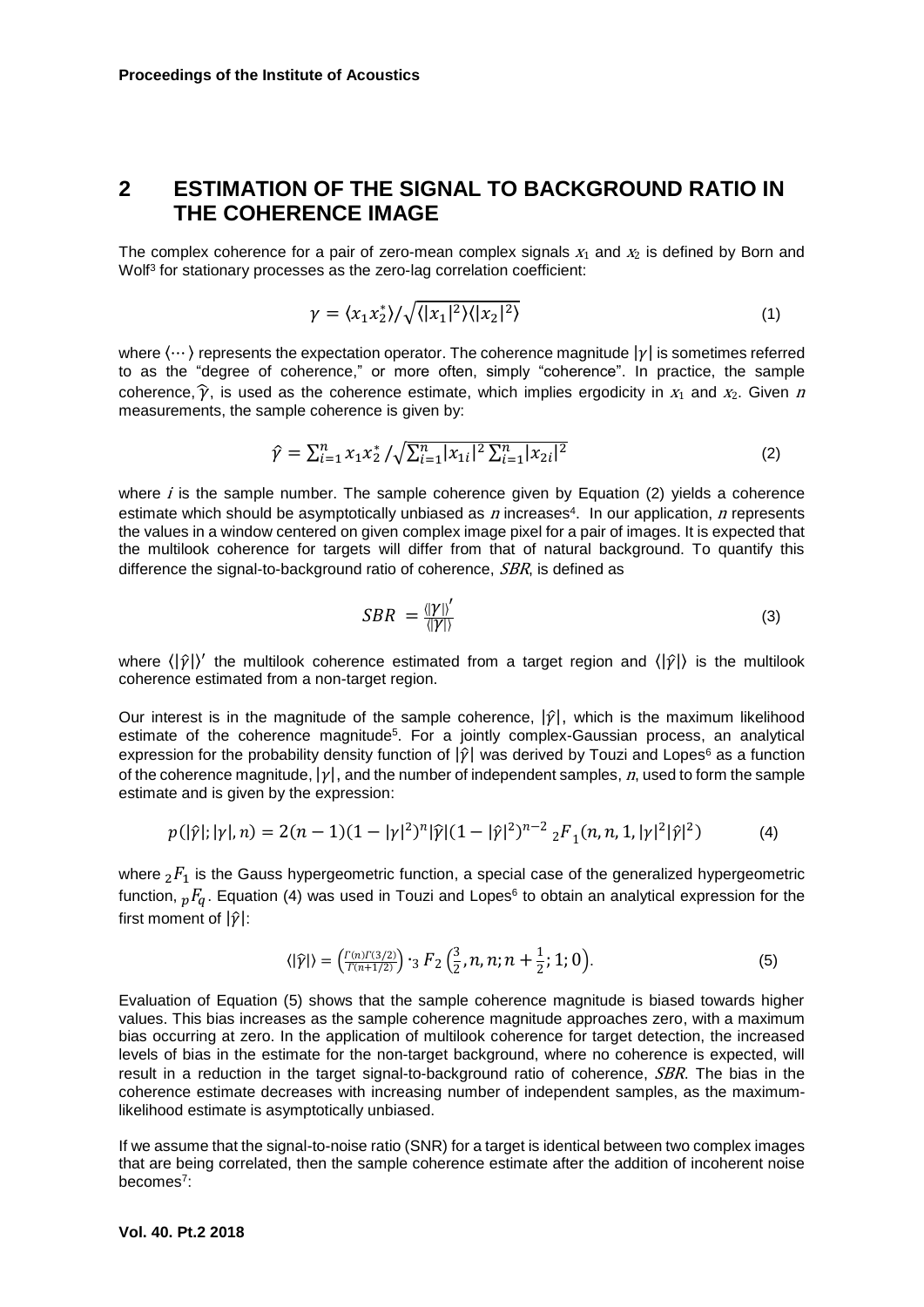$$
\langle |\hat{\gamma}| \rangle' = \langle |\hat{\gamma}| \rangle \left( \frac{SNR}{1+SNR} \right) \tag{6}
$$

This SNR term in Equation (6) can contain any sources of incoherent noise, including system noise, multipath interference, ambient noise or any non-target seafloor areas that are included in a pixel after multilook processing. This term is difficult to estimate in practice, but for this work, we will simply use the ratio of the average intensity of a target in a complex SAS image to the surrounding seafloor background level (which has a value of 1 in our case as we have normalized our data). We acknowledge that our approximation for the SNR here is suspect and may be the source of the modest model-data disagreement seen in comparisons shown in the next section.

Although increasing the number of samples used to form the sample coherence magnitude will improve the estimate for non-target background, increasing the estimation window size will also necessarily include samples of unwanted reverberation noise into the estimate of coherence for the target. This has the undesirable effect of reducing the coherence of the target and thereby decreasing the *SBR*. Reverberation from the sediment in a complex SAS image is assumed to behave like an incoherent source, adding noise to a coherent signal. Under some specific simplifying assumptions, the assumed incoherent scattering of the background reverberation leads to the practical statement that adjacent resolution cells are uncorrelated, i.e., independent. Under the reverberation model given above, we treat any uncorrelated background reverberation in our as sampling window as the addition of incoherent noise and simply scale our original target SNR by the additional non-target area included in the estimation window. This additional area is directly proportional to the number of samples,  $n$ , so that we can replace the  $SNR$  in Equation (6) by  $SNR/n$ . As the window size is increased, the effective SNR is reduced in our sample coherence estimate. It is important to note that decorrelation due to this addition of non-target background will always be present in multilook processing and is likely to be the dominant factor in the decreasing the coherence value in the absence of multipath.

For this study we want to understand the relative levels of target coherence to background coherence as we vary our estimation window size. Combining Equations (5) and (6) yields the coherence signalto-background ratio, SBR, for multilook processing with no overlapping bands in along-track spatial wavenumber:

$$
SBR = \frac{\langle |\gamma| \rangle \left[\frac{SNR}{n} / \left(1 + \frac{SNR}{n}\right)\right]}{\left(\frac{\Gamma(n)\Gamma(3/2)}{\Gamma(n+1/2)}\right) \cdot {}_3F_2\left(\frac{3}{2}n, n; n + \frac{1}{2}; 1; 0\right)}\tag{7}
$$

Figure 1 shows the effects of increasing the estimation window size on the *SBR* estimate as a whole for a given target SNR of 16 dB (blue line). The numerator and denominator terms in the SBR of equation (7) are also shown separately by holding one constant while varying the other to highlight their individual effects on the overall  $SBR$  shape. For a low number of samples in the estimation window, the  $SBR$  is seen to have a low value caused by the large bias in the maximum-likelihood estimator. For a high number of samples, the  $SBR$  also has a low value, but now caused by the large number of non-target samples that have been included in the estimate. At intermediate values of sample number, the SBR has a maximum value, which will be the optimum window size for target detection. This maximum, or optimum window size, depends on the initial target  $SNR$  in the complex image. Figure 2 displays the  $SBR$  as a function of the initial target  $SNR$  and window size. It can be seen in this figure that the optimum window size moves to higher values as the target signal-to noise ratio is increased. Higher target signal levels allow more background reverberation to be included in the estimate without decreasing the  $SBR$ . Equation (7) will be compared to experimental results of target signal coherence to background coherence in the following section.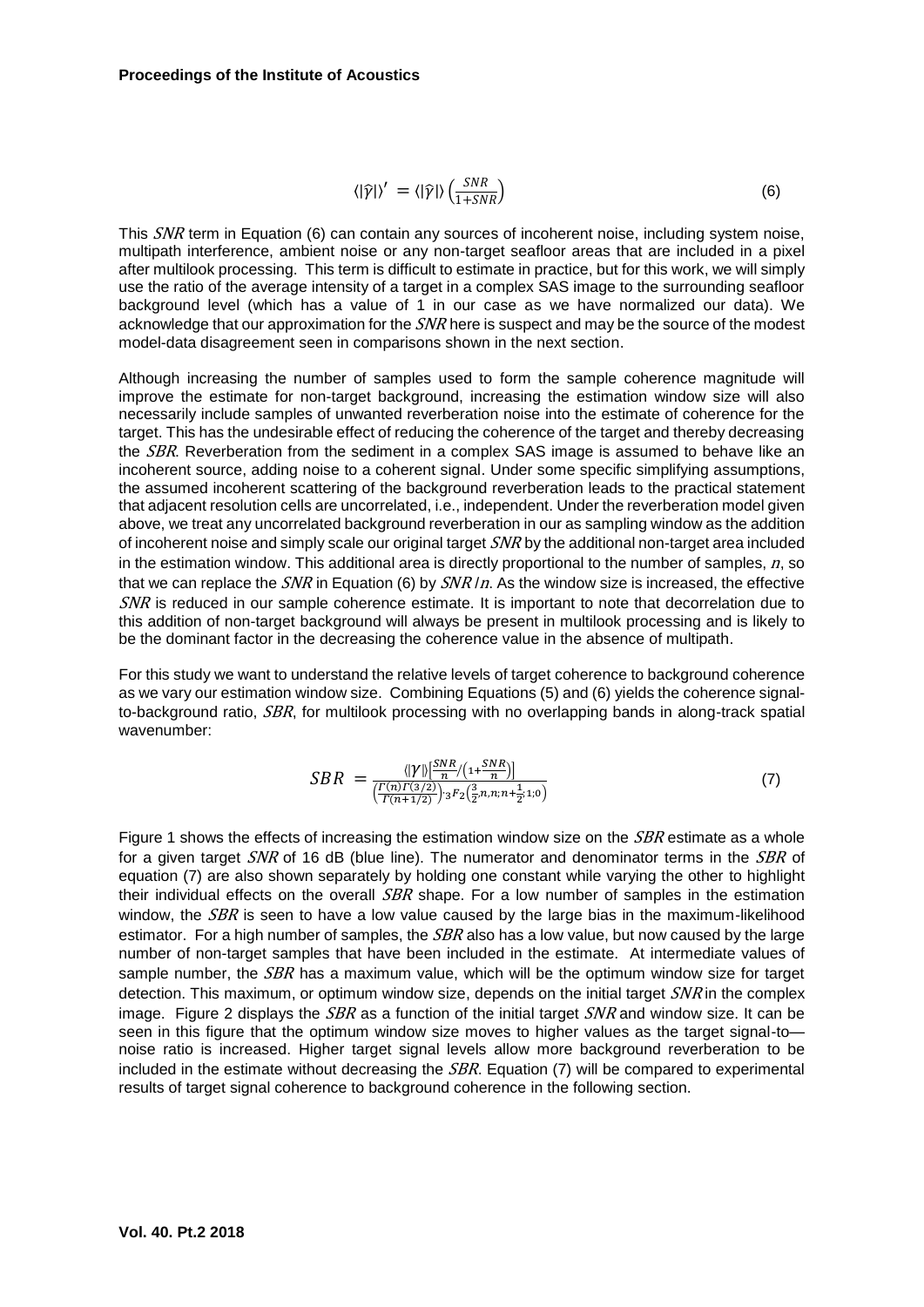

Figure 1: Target Signal to Background results from Equation (7) (blue line). The yellow and red lines show the numerator of Equation (7) holding the denominator constant and the denominator of Equation (7) holding the numerator constant, respectively. An optimum window size can be seen in the SBR due to the competing mechanisms of estimation bias and added background noise in the estimation window.



Figure 2: Signal-to-background results from equation (7) as a function of the target SNR and window size. The optimum window size is seen to shift to larger values as target SNR is increased.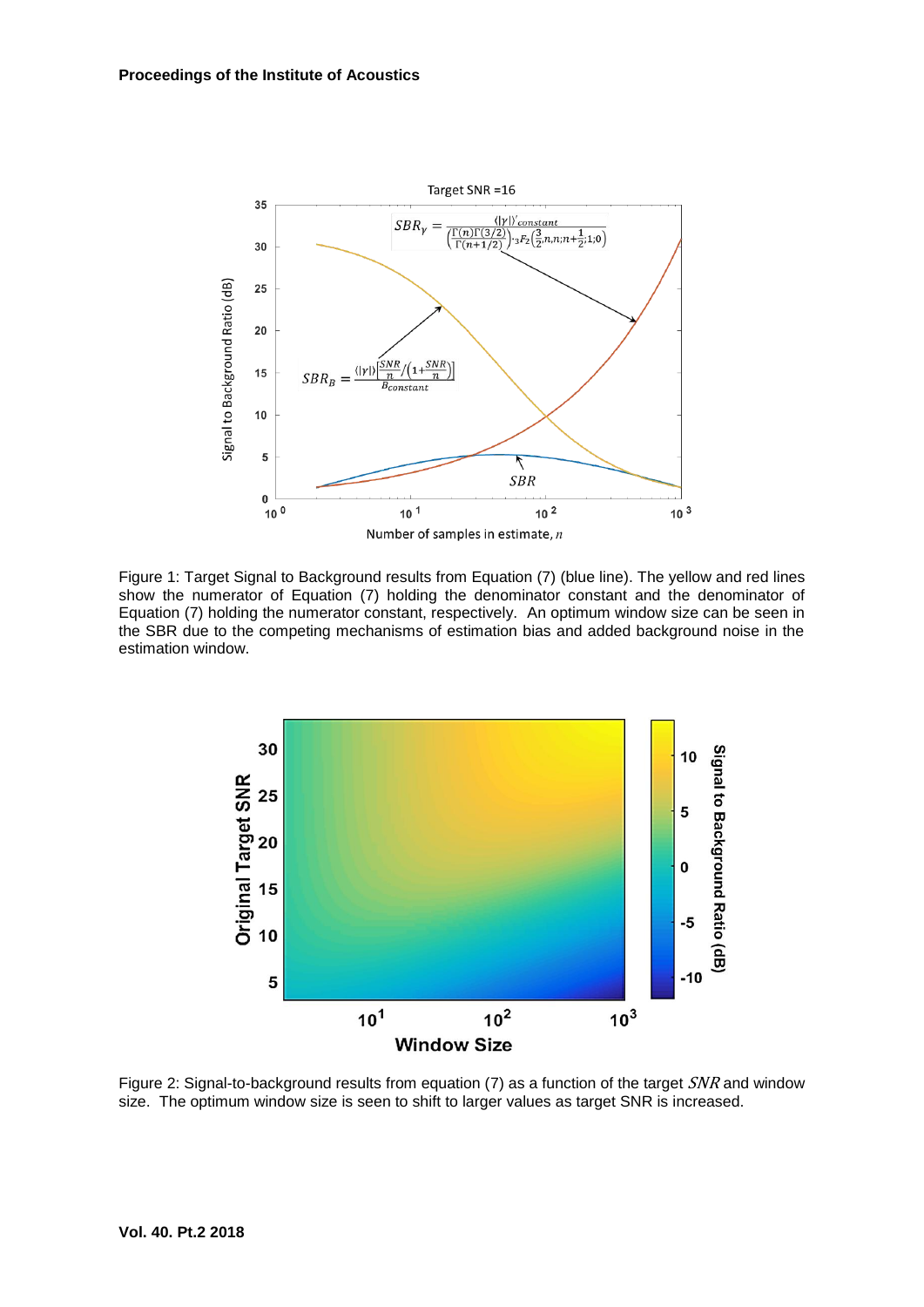# **3 APPLICATION TO SAS DATA**

Having established the theoretical framework within which to interpret the effects of window-size on the signal-to-background ratio for coherence in multilook processing, we next investigate the applicability of these results by comparison to real data. The data used for our analysis was collected as part of the SAX04 experiment that took place on a rippled sandy seafloor off of Panama City, Florida in the fall of 2004. The acoustic system was operated by the Applied Physics Laboratory at the University of Washington and consisted of transmitters and receivers mounted on a tower which moved along a 28 m rail. A synthetic aperture was formed using returns from transmissions made along the length of the rail. We made use of data collected in two different frequency bands, 12 – 28 kHz with a 42 degree beamwidth, and 30 – 50 kHz with a 21 degree beamwidth. The top left image in Figure 3 displays an example of a 30 – 50 kHz SAS image taken during SAX04 with ripples and a large variety of clutter evident in the figure. In this figure, man-made targets are circled in green and included a buried sphere at 10 m range and 7 meters along track, a partially-buried cylinder at 30 m range and 22 m along track, two floats at 23 m range, 3 m along track and 37 m range and 6 m along track respectively, and an unknown target at 30 m range and 22 m along track. In addition to strongly scattering patches, ripples, and fish schools, target-like clutter appears at 30 m range 1 m along track and 37 m range and 10 m along track and are circled in red on Figure 3.

The processing chain for the results presented below consisted in taking complex SAS images, such as those used to form the example intensity image shown in Figure 3, and transforming them into the wavenumber domain. The full band is then filtered into non-overlapping sub-bands (or 'looks') in along-track wavenumber. The sub-bands are then transformed back into the spatial domain as complex images with lower resolution. The complex cross-correlation can then be estimated between these images with different looks in angle and coherence examined as a function of target and window size. The top right and bottom left and right images in Figure 3 show coherence maps for the broadside pair of looks (out of 6 sub-looks) formed using the same 30 – 50-kHz band complex image used for intensity image in Figure 3. The three coherence maps use different estimation window sizes.

For the coherence map formed using the largest two estimation window sizes, the man-made targets (circled in green in the intensity image in Figure 3) are clearly detected in the coherence map with correlation coefficient values above 0.8, while the seafloor background (ripples, patches with high scattering) and clutter objects (circled in red in the intensity image in Figure 3) display low levels of coherence. The reduction in background coherence bias is evident as a larger number of samples was used in estimating the coherence (as is the loss in resolution of the coherence map). The SBR is seen to increase with window size for all man-made targets seen for this data set. Another tradeoff to consider when increasing estimation window size to increase *SBR* is the loss in spatial resolution of the final coherence map.

As described in the previous section, for a random distribution of scatterers when the wavenumber bands used in forming sub-band images do not overlap, the estimated coherence for the background should have a minimum value which depends on the finite window size used to form the correlation coefficient. The target signal coherence estimate will depend on additional non-target reverberation included in the estimation window. Figure 4 shows results of coherence signal-to-background estimated for SAS data from both the 12 – 28 kHz band and the 30 – 50 kHz band. Predictions based on Equation (7) are also shown as solid lines on this figure for initial target SNRs of 15, 20 and 25 dB. Comparisons for the 12 – 28 kHz data are quite good, with the shift in optimal number of samples with increasing  $SNR$  captured well. The 30 – 50 kHz dataset shows less agreement, but is still satisfactory. Discrepancy could be due to a variety of factors, including mis-estimation of the original target signal-to-noise ratio or frequency/aspect dependent scattering effects for specific targets.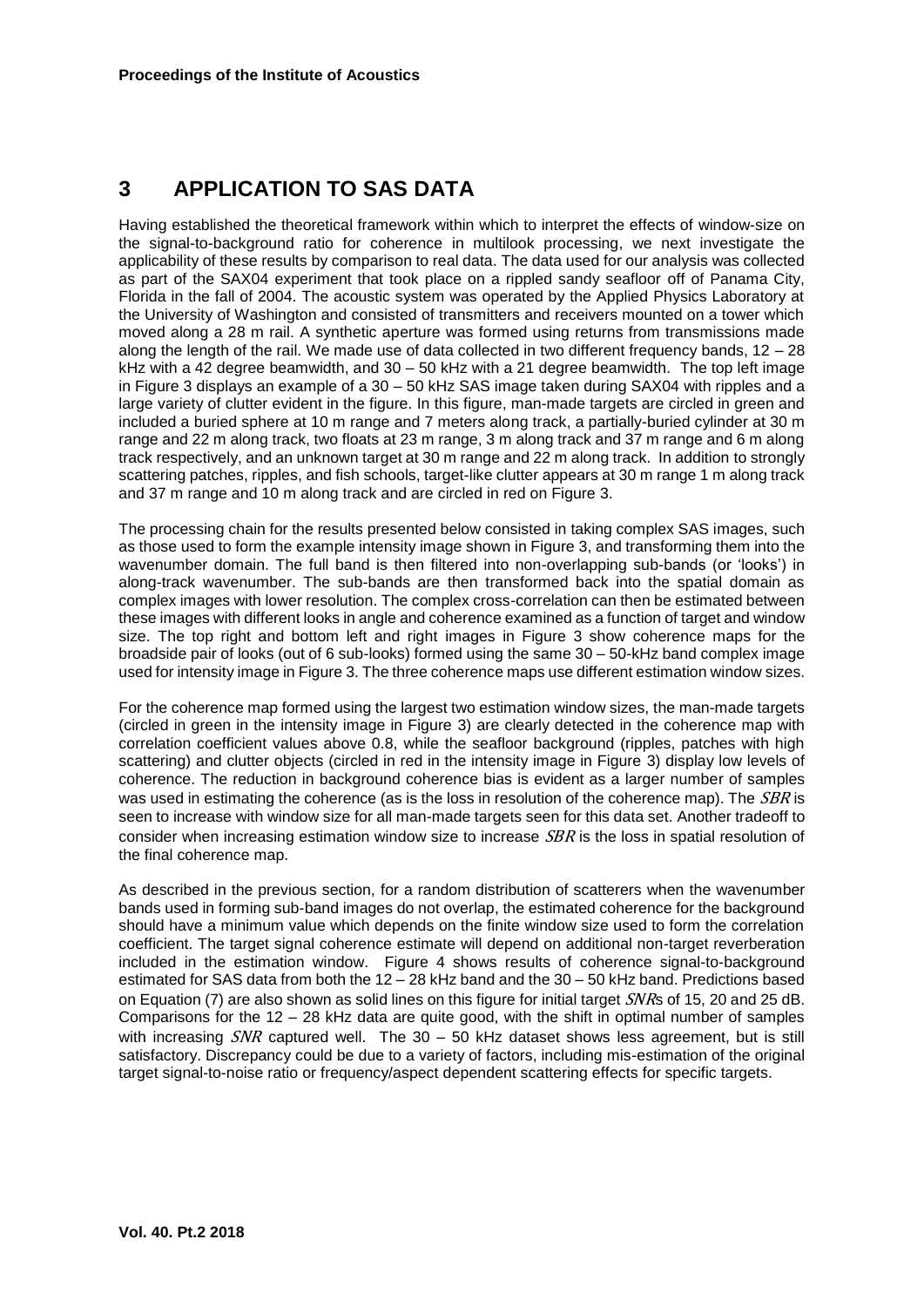

Figure 3: 30-50 kHz SAX04 rail-SAS intensity image (top left) includes buried, partially buried and proud targets on rippled sand (circled in green) and clutter objects (circled in red). Coherence estimated between a pair of sub-band images formed from the same 30 – 50 kHz dataset for variously-sized coherence estimation windows. *SBR* increases as estimation bias for the background decreases with larger window sizes.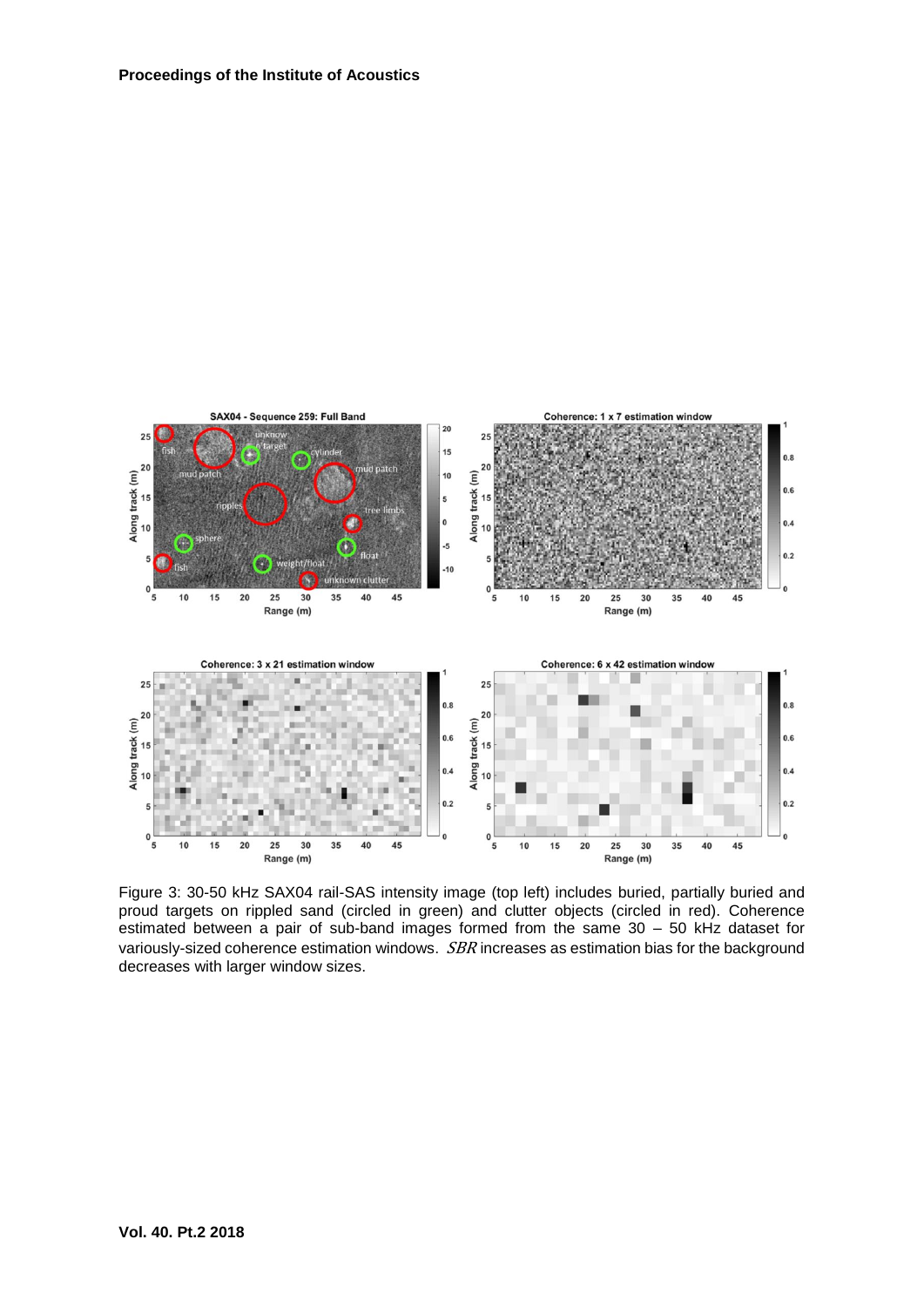

Figure 4: Estimates of coherence signal to background for targets found in sequences 20 (top) and 259 (bottom) from the SAX04 SAS data set described in the text. In these plots, the solid lines are predictions made using Equation (7) for various levels of target on background signal to noise ratio. Symbols on these plots are results for individual targets with their SNR given in the legend.